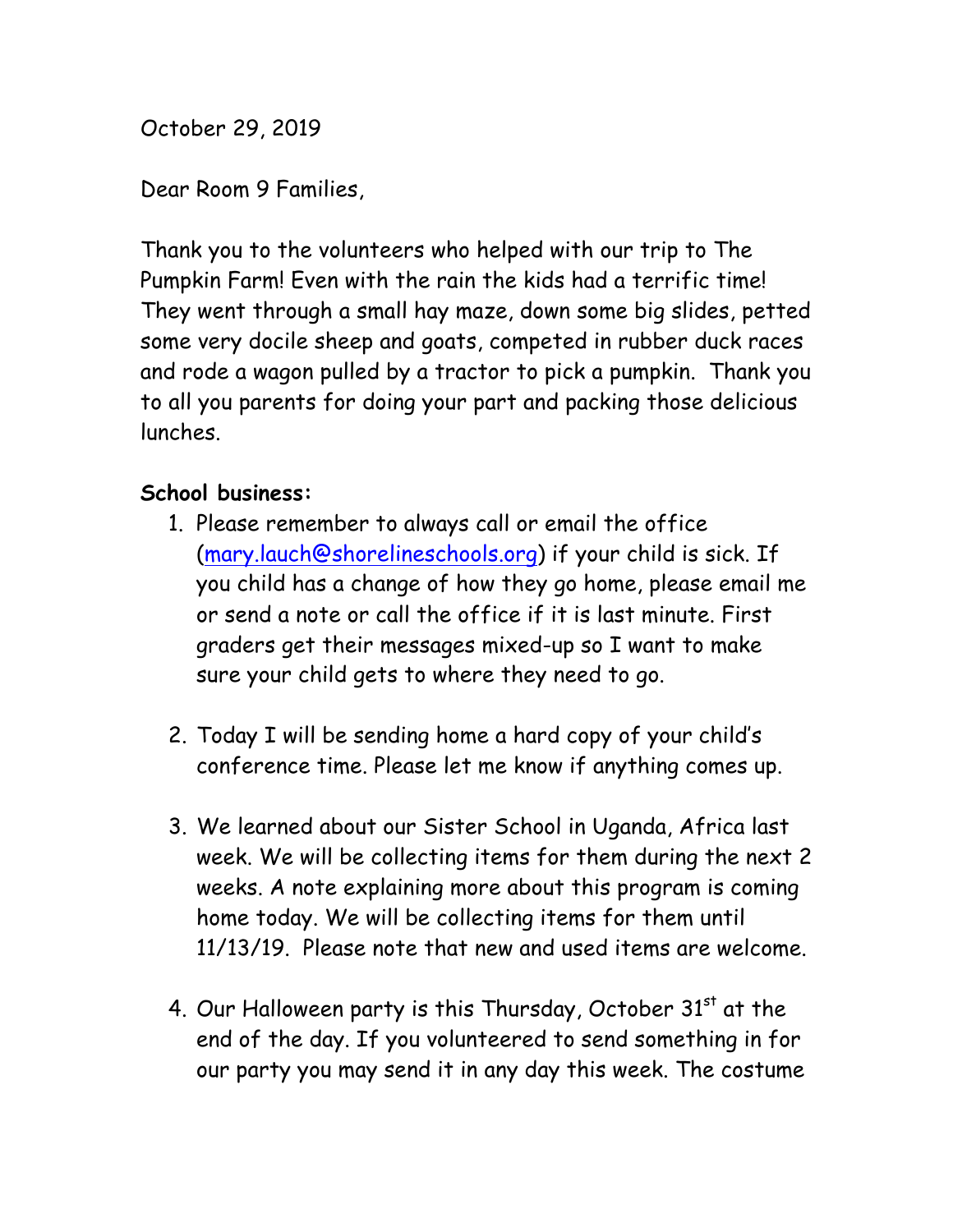guidelines went home last week. Please feel free to email me about any questions you may have regarding this event.

**Reading:** Our HFW for this week are: **make, fun, they, and too**. We are working with the "**short o**" sound. Our comprehension strategy is "ask and answer questions" and our Essential Question is "What do friends do together?"

**Math:** We are working in Unit 2 in Bridges. We had been working with Dominoes but are now working with flip cards to help us learn about fact families.

**Health**: In Health last week we talked about fire safety. We piggy-backed that with our Scholastic News on fire safety. We learned about stop, drop and roll if your clothes ever caught on fire. If there is smoke you should crawl to the exit because smoke rises and you don't want to walk in the smoke. Lastly, families should have a meeting place outside your home in case you get separated in a fire.

**Science:** We are continuing our study of Solids and Liquids. Next week we are hopefully going to do science everyday!

## **Important Information**

**1. Communication –** Please note that my email address is – cindy**.**mccormick@shorelineschools**.**org The easiest way to contact me is through email. You may also call the school at 206-393-4338. In addition, I have a webpage that can be accessed from the Echo Lake website that has classroom information.

## **Important Dates:**

**Early Release Wednesdays**: 10/30, 11/6, 11/20, 12/4, 12/11, 12/18 **Release time is 1:50.**